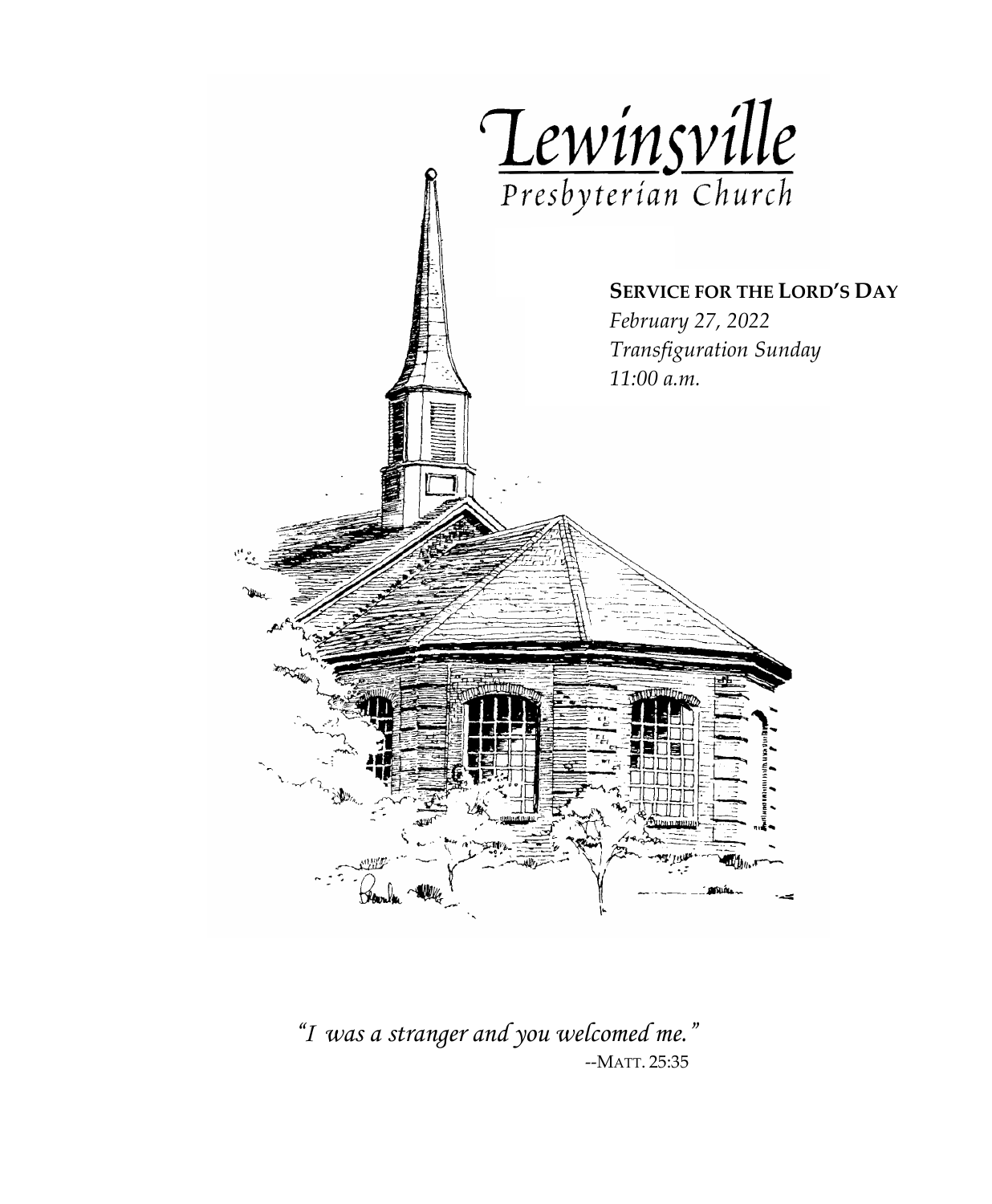**WELCOME**. We're glad to gather together as a community of faith today. No matter where you are on the journey of faith, you are welcome here, to join in worship and service. All are invited to a time of refreshment and conversation immediately following worship outside in the parking lot off the Great Falls Street side of the building

#### **In order to provide a safe, loving, and welcoming environment for our youngest, unvaccinated congregants, as well as immune-compromised congregants, we ask that you wear a mask while inside the building. Thank you so much for your cooperation**.

Please turn off all cellular phones and watch alarms during worship. Please refrain from using flash photography during the worship service.

|                                | Leadership at Lewinsville<br><b>Ruling Elders</b> |                       |
|--------------------------------|---------------------------------------------------|-----------------------|
| Clerk of Session: Linda Bender |                                                   | Treasurer: Janet Gale |
| Ruth Baxley                    | Pat Buss                                          | John Day              |
| <b>Bruce Douglass</b>          | Phil Church                                       | Siobhan Grayson       |
| David Gunter                   | Phil Cooke                                        | Nate Jones            |
| Cathy Saunders                 | Carol Kaffenberger                                | Kelly Sexton          |
|                                | Deacons/*Denotes Stephen Leader                   |                       |

| Deacons/*Denotes Stephen Leader |  |  |
|---------------------------------|--|--|
|---------------------------------|--|--|

| Gary Eames (co-chair)   | Andrew Borene             | Banafshe Aghvami   |
|-------------------------|---------------------------|--------------------|
| Emily Foster (co-chair) | Sharon Gamble (secretary) | Diane Alden        |
| Charlie Mendenhall      | Suzanne Parisi            | Janet Kohlenberger |
| Rachel Russell          | Roberta Wolfe             |                    |
| Pat Matheson*           |                           | Karen Siple*       |

**HEARING ASSISTANCE** devices are available from the ushers or the audio/video console at the rear of the sanctuary.

**PILLOWS** are available in the coat room, just outside the narthex, to help make the pew more comfortable during worship. Feel free to borrow a pillow and return it after worship.

**MISS A WORSHIP SERVICE?** Sermons are posted every week on our website, www.lewinsville.org.

**INTERESTED IN LEARNING MORE ABOUT LEWINSVILLE CHURCH?** – Visit the web page [www.lewinsville.org](http://www.lewinsville.org/) or call the church office.

#### NOTES FOR WORSHIP:

GG – Glory to God The Presbyterian Hymnal CG – OT - Pew Bible Old Testament Renew! - Renew! Hymnal (grey) NT - Pew Bible New Testament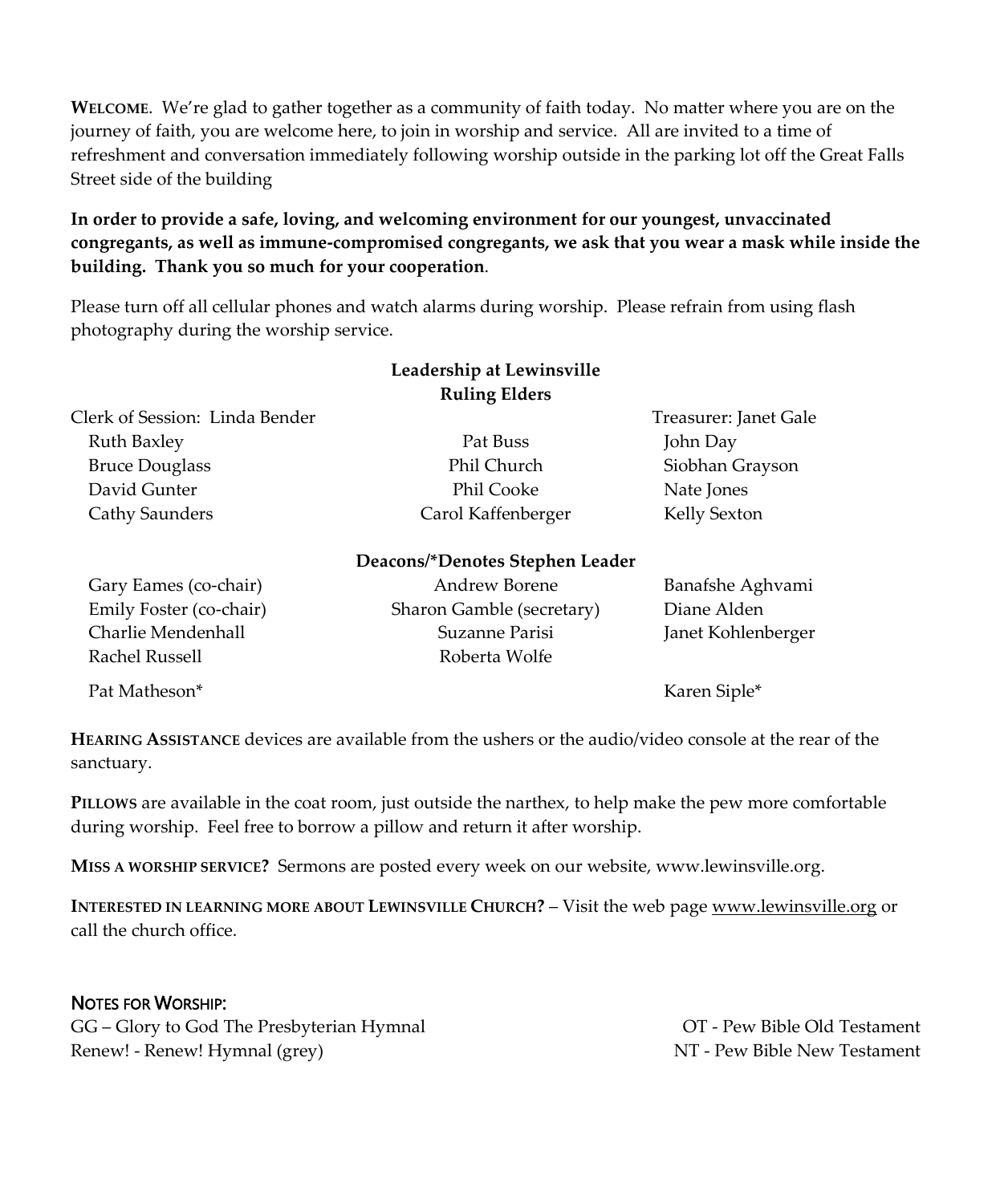# **THE LEWINSVILLE P RESBYTERIAN C HURCH SERVICE FOR THE L O R D 'S DA Y**

Transfiguration Sunday February 27, 2022

\* *If you are able, please stand* †† *Latecomers seated*

## **G ATHERING**

### **WELCOME**

**PRELUDE** *Peace Peace Jessie Montgomery* 

### \* CALL TO WORSHIP

*The glory of God transfigures the everyday!*

### **The light of God transfigures familiar faces!**

*At the heights of our worship, may God's presence shine through the commonplace.*

**At the depths of our pain and struggle, may God's presence give us courage and peace.**

**May God's light, shining in the face of Christ, illumine all our days! Amen.**

| * Hymn | In Christ There is No East or West | GG 317                     |
|--------|------------------------------------|----------------------------|
|        |                                    | <b>MCKEE</b>               |
|        |                                    | *composed by H.T. Burleigh |

††

### CALL TO CONFESSION

### **CONFESSION**

*Silent confession*

**God of mercy and of hope, we confess that we come with mixed thoughts and uncertain dreams. We could not meet our daily needs without the labor of others; yet we take them for granted. We are offended by slight offenses against us and hardly consider our neglect of your Word, our patience with evil, and our slowness to act for others. We could not sense the beauty or meaning of life without your Spirit, yet we have not noticed signs of the eternal in the ordinary**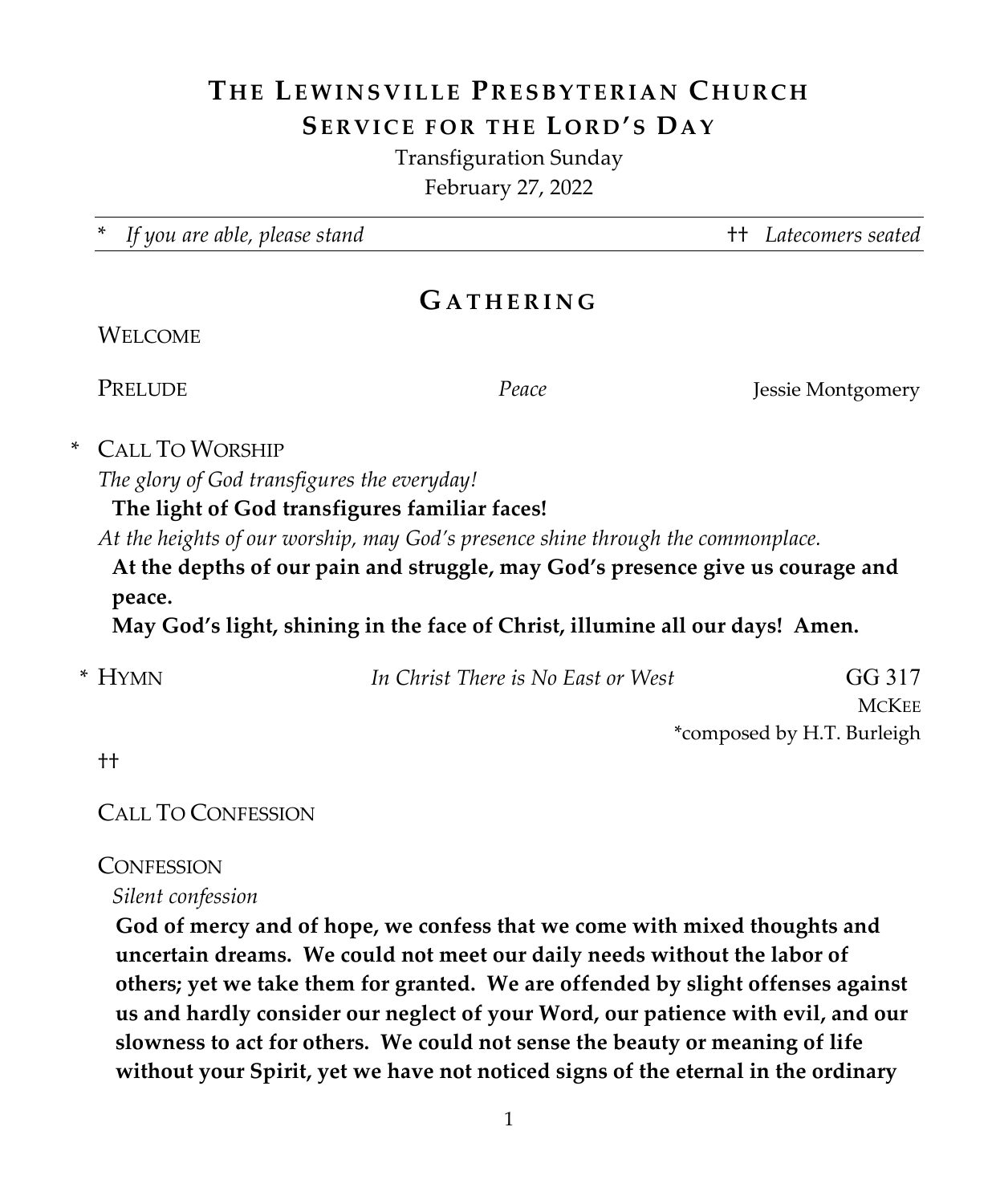**moments of our lives. We have not allowed our habits and perceptions to be transfigured by the glory of your grace and presence. Grant us a taste of your love so we may acquire an appetite for justice and a capacity for fulfillment. Sharpen our hunger and thirst for you, O Christ! Amen.**

RESPONSE *Jesus, Be With Us (a hymn for Matthew 25 churches of the PCUSA)*

> *[Refrain] Jesus, be with us; help us each day To follow the gospel and live as we pray. Send us your Spirit, and show us the way Jesus, be with us today*

*Where there is hunger and thirst in the land, shatter the systems of greed. Jesus be with us; make use of our hands. Lift up your people in need! [Refrain]*

*Where there is hatred because of our skin, break down the walls of our fear Jesus be with us to save us from sin. In your great love, draw us near. [Refrain]*

*Where there are valleys of bones, dry as dust, build up the body of Christ. Jesus be with us and help us to trust. Teach us a new way of life. [Refrain]*

ASSURANCE OF FORGIVENESS

*Friends, hear and believe the good news that comes from God.* **In Jesus Christ we are forgiven!**

## **T H E WORD**

CHILDREN'S MESSAGE

*Following the Children's Meditation, children age 4 through grade 2 are invited to meet Allison Lineberger in the Narthex for Sermon Stories. Children will return to the Sanctuary for worship with their parents following the sermon.*

PRAYER FOR ILLUMINATION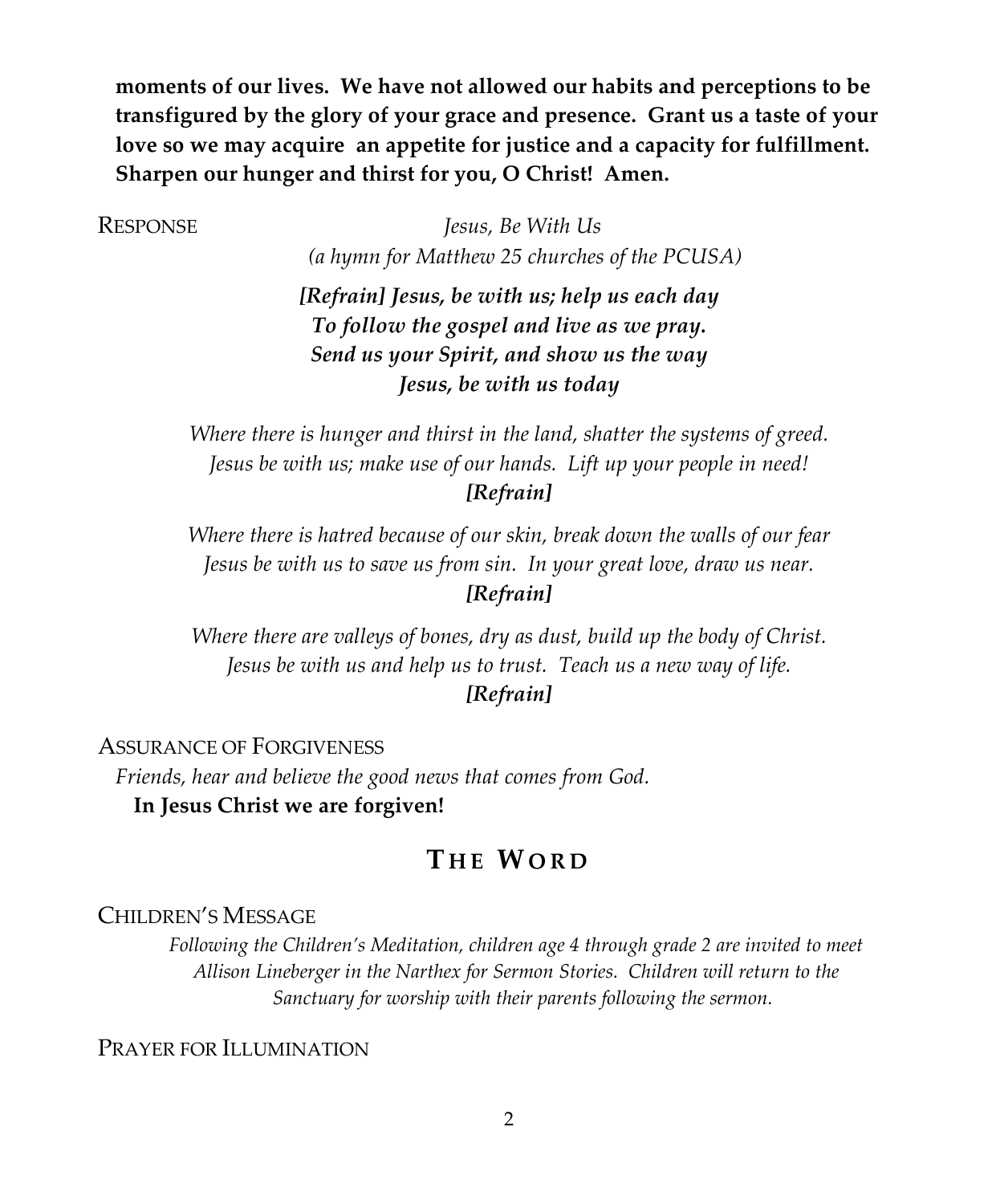#### SCRIPTURE *Exodus 2:23-25* OT p*.* 50

### *The Word of the Lord.* **Thanks be to God!**

ANTHEM The Transfiguration Sufjan Stevens

*When he took the three disciples To the mountainside to pray, His countenance was modified, his clothing was aflame. Two men appeared: Moses and Elijah came; They were at his side. The prophecy, the legislation spoke of whenever he would die. Then there came a word Of what he should accomplish on the day. Then Peter spoke, to make of them a tabernacle place. A cloud appeared in glory as an accolade. They fell on the ground. A voice arrived, the voice of God, The face of God, covered in a cloud. What he said to them, The voice of God: the most beloved son. Consider what he says to you, consider what's to come. The prophecy was put to death, Was put to death, and so will the Son. And keep your word, disguise the vision 'till the time has come. Lost in the cloud, a voice. Have no fear! We draw near!* Lost in the cloud, a sign. Son of man! Turn your ear. *Lost in the cloud, a voice. Lamb of God! We draw near! Lost in the cloud, a sign. Son of man! Son of God!*

| <b>SERMON</b> | Jesus As The Least of These | The Rev. Dr. Scott Ramsey |
|---------------|-----------------------------|---------------------------|
| * HYMN        | O For a World               | GG 372                    |
|               |                             | <b>AZMON</b>              |

### **T HAN K S GIVING**

\* AFFIRMATION OF FAITH *Apostles' Creed*

**I believe in God, the Father almighty, Maker of heaven and earth, and in Jesus Christ, his only Son, our Lord, who was conceived by the Holy Ghost, born of the Virgin Mary, suffered under Pontius Pilate,**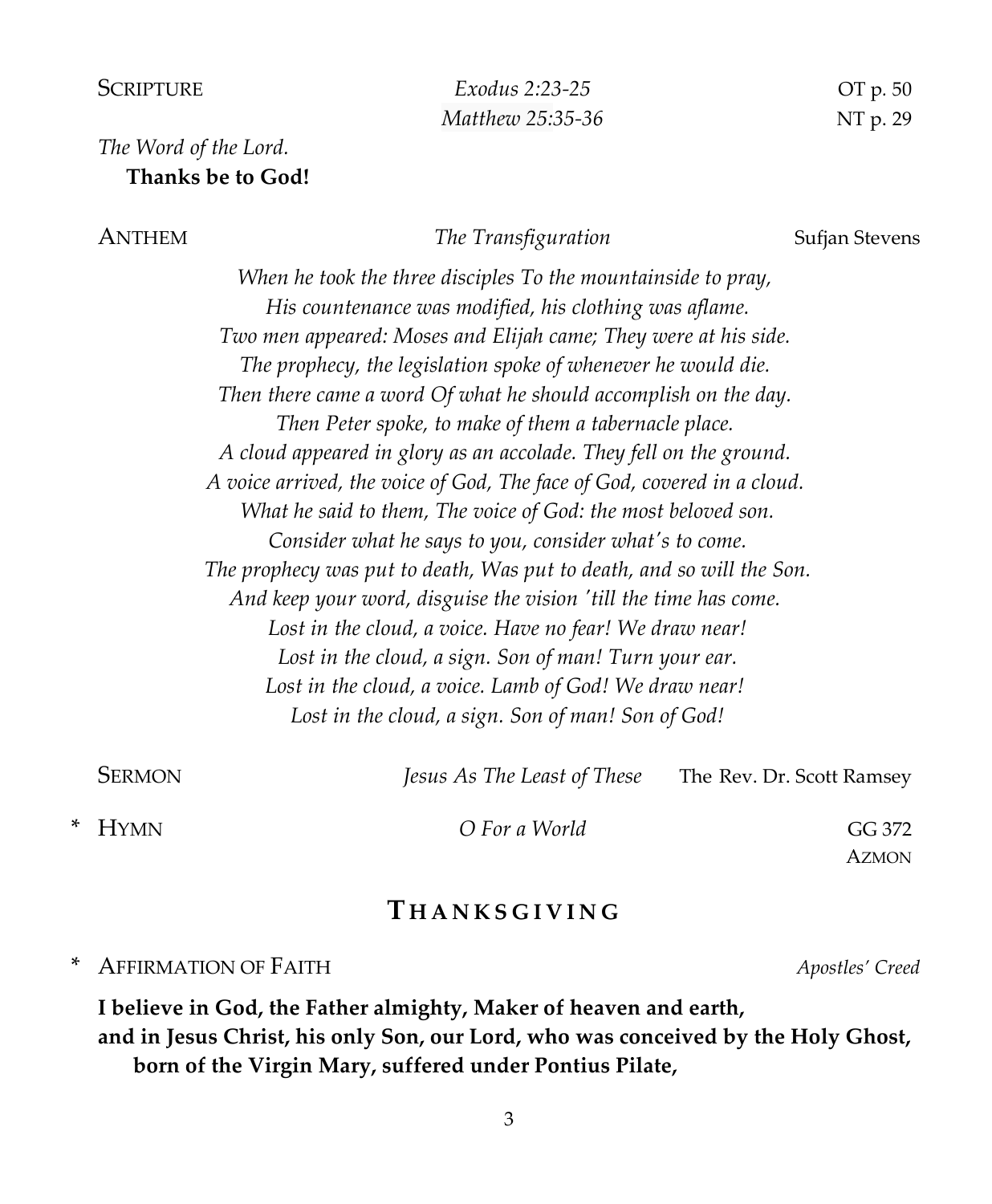**was crucified, dead, and buried; he descended into hell; the third day he rose again from the dead; he ascended into heaven, and sitteth on the right hand of God the Father Almighty; from thence he shall come to judge the quick and the dead.**

**I believe in the Holy Ghost; the holy catholic church; the communion of saints; the forgiveness of sins; the resurrection of the body; and the life everlasting. Amen.**

PRESENTATION OF STOLE

MOMENT FOR COMMUNICATIONS MINISTRY

INVITATION TO OFFERING

OFFERTORY *For Everyone Born* Arr. Tom Trenney

*For everyone born, a place at the table, for everyone born, clean water and bread, a shelter, a space, a safe place for growing, for everyone born, a star over head.*

#### *Refrain:*

*And God will delight when we are creators of justice and joy, compassion and peace; yes, God will delight when we are creators of justice, justice, and joy.*

*For woman and man, a place at the table, revising the roles, deciding to share, with wisdom and grace, dividing the power, for woman and man, a system that's fair. Refrain*

*For young and for old, a place at the table, a voice to be heard, a part in the song, the hands of a child in hands that are wrinkled, for young and for old, the right to belong. Refrain*

*For everyone born, a place at the table, to live without fear, and simply to be, to work, to speak out, to witness and worship, for everyone born, the right to be free. Refrain*

**RESPONSE Goodness Is Stronger than Evil GG 750 GG 750** 

GOODNESS IS STRONGER \*with text by Desmond Tutu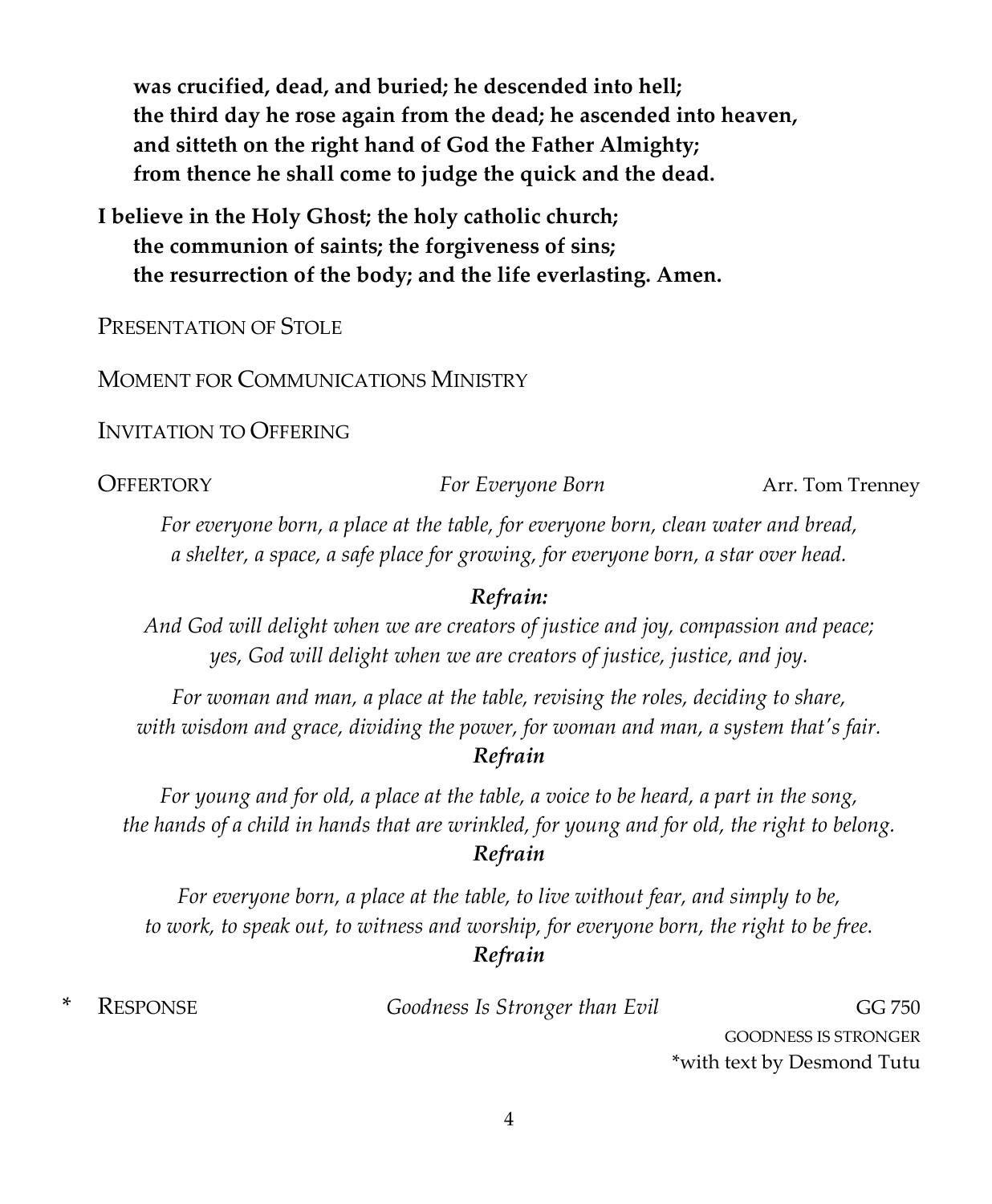*Goodness is stronger than evil; love is stronger than hate; Light is stronger than darkness; life is stronger than death. Victory is ours; victory is ours, through God who loves us.*

PRAYERS OF THE PEOPLE AND THE LORD'S PRAYER (choir to sing) *Lift Every Voice, 263* \*composed by Lena McLin

*Our Father, in Heaven, hallowed be your name. Your kingdom come, your will be done, on earth as in heaven. Give us today our daily bread; and forgive us our sins, as we forgive those who sin against us. Save us from the time of trial, and deliver us from evil. For the kingdom, the power and the glory are yours, now and forever. Amen.*

FOLLOWING CHRIST INTO THE WORLD

| * CLOSING HYMN                                                              | Alleluia! Laud and Blessing | GG 755         |
|-----------------------------------------------------------------------------|-----------------------------|----------------|
|                                                                             |                             | Weisse Flaggen |
| $\lambda$ $C_{\text{II}}$ $\lambda$ $\mu$ $D_{\text{II}}$ $\mu$ $\mu$ $\mu$ |                             |                |

- CHARGE AND BENEDICTION
- *\** DISMISSAL

*Go in peace to love and serve the Lord.* **Thanks be to God!**

| POSTLUDE | We Shall Overcome | Carl Haywood |
|----------|-------------------|--------------|
|----------|-------------------|--------------|

**Today's Offering**: Click the "Make a Gift" button to give online at www.lewinsville.org. To give via text message, text 703-270-0451 with the amount you would like to contribute, then follow instructions.

\*\*\*\*\*\*\*\*\*\*

# **Ash Wednesday Worship Services Imposition of Ashes 12noon and 7:30pm** 2 Corinthians 5:20b-6:10; Isaiah 58:1-12 Sermon: "The Fasting That God Chooses" Rev. Dr. Scott Ramsey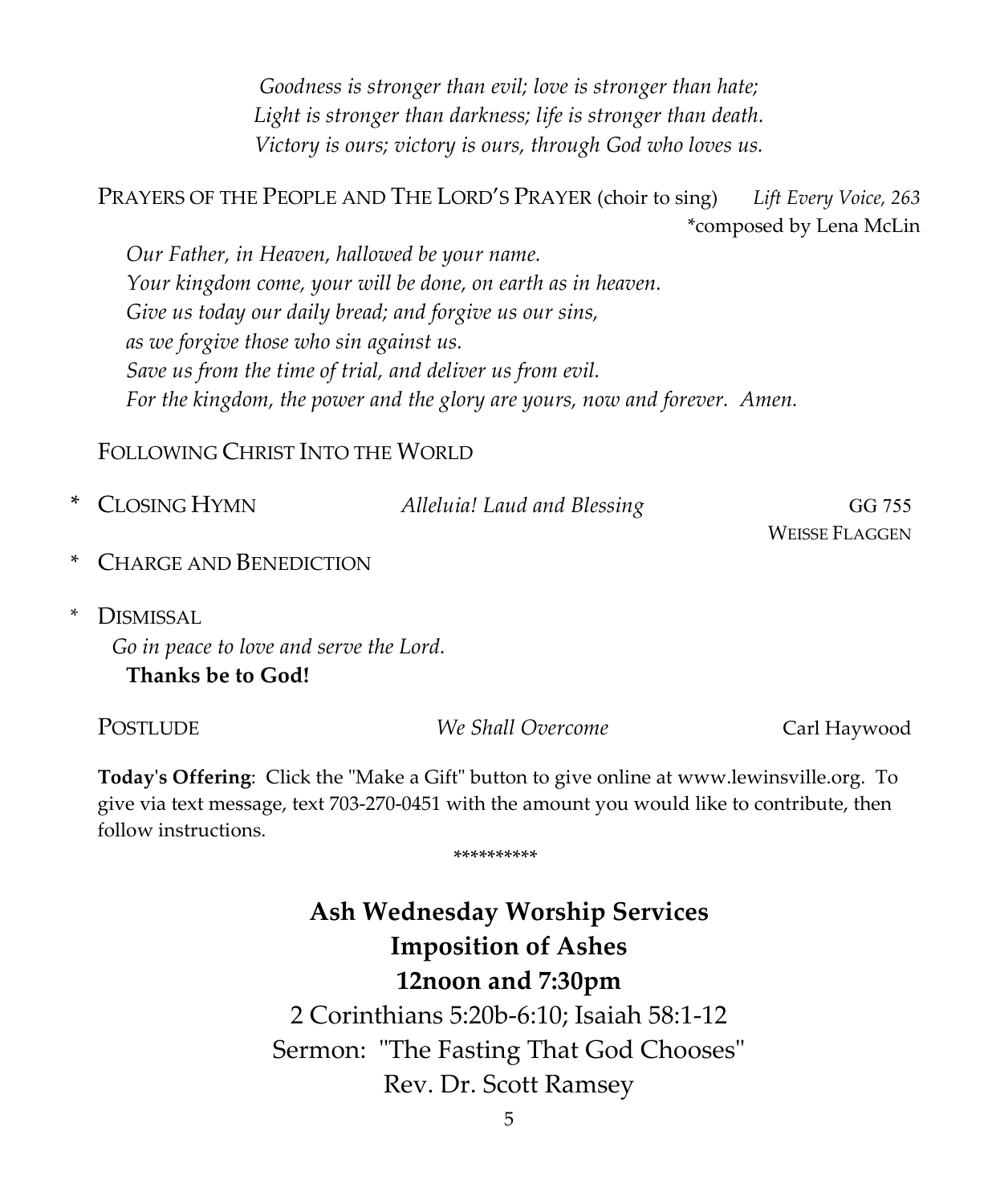**FROM THE 175TH ANNIVERSARY NOTEBOOK** - After the church opened its doors officially in January 1847, the crossroads connecting Falls Church to Great Falls began to grow. Tom Detrow's blacksmith shop on the corner opposite the church soon joined Mankin's General Store. A one room schoolhouse sprouted near the church as well as a parsonage. An official U.S, Post Office was established in the general store in 1857, and meant no one had to walk to Langley to mail a letter. Trouble arrived when a tavern was added to the crossroads, and caused the church's first major controversy. On Sundays, tavern noise was such that the congregation circulated a petition to have the tavern shut down. The issue was resolved when tavern owners agreed to close while worship services were underway.

*Celebrating 175 Years of Service and Ministry—1846-2021*

#### \*\*\*\*\*\*\*\*\*\*

**Please welcome our guest cellist today, Clayton Vaughn**: Cellist Staff Sergeant Clayton Vaughn of Meridian, Miss., joined "The President's Own" United States Marine Band in 2018. He holds degrees from the University of Kentucky, Cleveland Institute, and a doctorate in cello performance from the University of Colorado in Boulder where he studied with Andras Fejer of the Takacs Quartet and Judith Glyde. Prior to joining "The President's Own," he has performed with Des Moines Metro Opera, the Alabama Symphony Orchestra in Birmingham, and the Omaha Symphony in Nebraska.

\*\*\*\*\*\*\*\*\*\*

To honor Black History Month Lewinsville's Music Ministry will be performing works of African American composers throughout the month. As part of Lewinsville's mission, may we continue to promote and engage with underrepresented and underserved populations.

**Jessie Montgomery** (1981-) born and raised in Manhattan's Lower East Side, Montgomery's work merges composing, performance, education, and advocacy. Since 1999, Jessie has been affiliated with The Sphinx Organization, which supports young African-American and Latinx string players. She currently serves as composer-in-residence for the Sphinx Virtuosi, the Organization's flagship professional touring ensemble. The New York Philharmonic selected her as one of the featured composers for their Project 19, which marks the centennial of the ratification of the 19th Amendment, granting equal voting rights in the United States to women.

**H.T. Burleigh (1886-1949)** born in 1866 in Erie, PA, played a significant role in the development of American art song. Burleigh studied at the National Conservatory of Music in New York being mentored by Antonín Dvořák. Burleigh influenced Dvořák's "New World"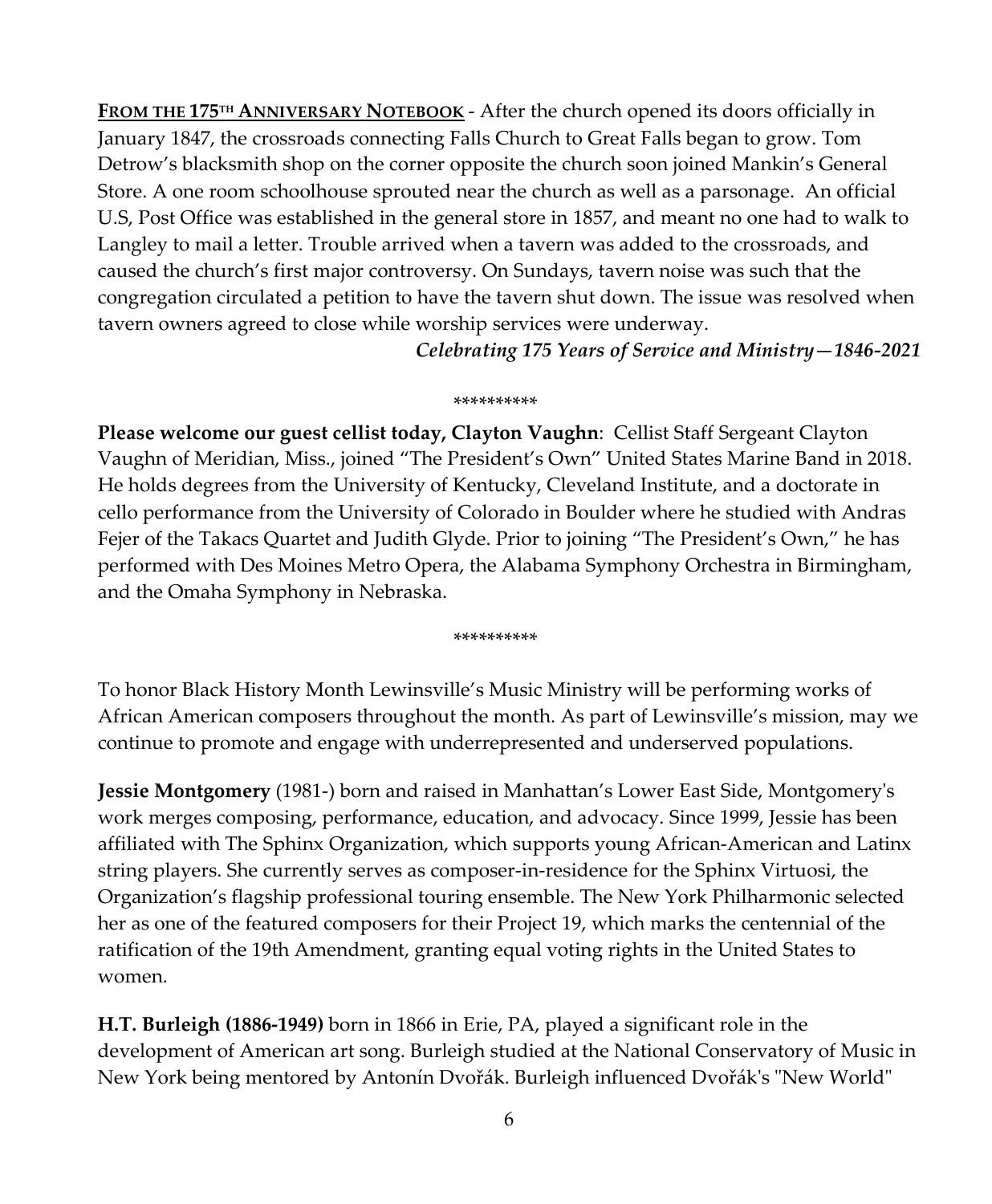Symphony which used African-American Spirituals throughout the work. Burleigh was a charter member of ASCAP and served as baritone soloist at St. George's Episcopal Church in New York for 52 years. He blended Negro spirituals with Western European classical art song.

**Desmond Tutu** (1931-2021) was a South African Anglican bishop and theologian, known for his work as an anti-apartheid and human rights activist, earning him a Nobel Peace Prize in 1984. He was Bishop of Johannesburg from 1985 to 1986 and then Archbishop of Cape Town from 1986 to 1996, in both cases being the first black African to hold the position.

**Lena McLin** (1928-) Her uncle, Thomas A. Dorsey, is known as the father of gospel music. Rev. Dr. McLin is the recipient of the Chicago Music Awards 2003 Lifetime Achievement award and the Human Symphony's Foundation living legends award honoree in 2007 and She has been awarded honorary degrees from Virginia Union University and Spelman College.

**Carl W. Haywood** (1949-) a native of Portsmouth, Virginia, is a graduate of Norfolk State University, Southern Methodist University, University of Southern California. Dr. Haywood, a dynamic advocate of NSU, is Director of Choral Activities and conducts the NSU Concert Choir and the Spartan Chorale. He also serves as a National Conductor for the 105 Voices of History, the Historically Black Colleges and Universities Choir.

# **A N NOU N C E M ENTS FO R THE WEEK O F F EBRUARY 2 7 , 202 2**

**MARDI GRAS HOOPS TODAY AT 3:30 P.M. IN THE LARGER CHURCH PARKING LOT.** Children (ages 4-grade 6) and youth are invited to celebrate Mardi Gras with Pancake Races, Minute 2 Win It Challenges (Mardi Gras style) and the King's Cake Walk. Join us for some fun, games, and beads! beads! beads! Please wear a face mask.

**LENTEN DEVOTIONS 2022 -** Our Theme is The Spirituality of the Psalms. [CLICK HERE](https://www.lewinsville.org/2022-lenten-devotions/) to read more and sign up to receive a daily Lenten devotion in your email inbox. If you subscribed last year, you will automatically receive daily emails this year.

**EARTH CARE REFLECTION/ACTION CALENDAR -** in addition to the online Lenten Devotions, the Lewinsville Earth Care team is recommending for our use *Tread Lightly for Lent*, a daily reflection-action calendar produced by Presbyterian Church (U.S.A.) Presbyterian Mission (Presbyterian Hunger Program). [CLICK HERE](https://www.lewinsville.org/wp-content/uploads/2022/02/Lent-Calendar-2022.pdf) to download the calendar.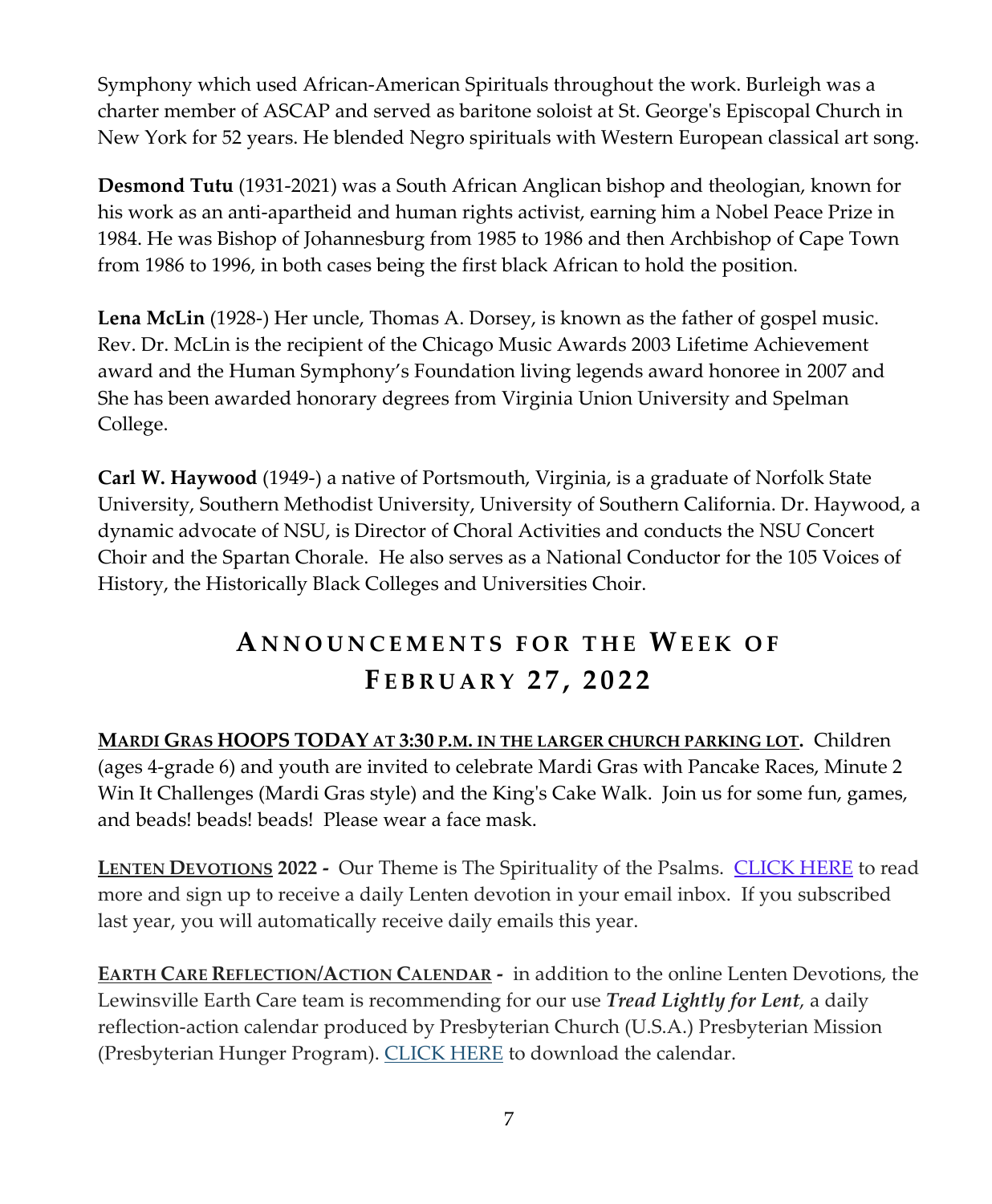**SUMMER MISSION PROJECT** - After a two-year COVID-related hiatus, we are excited to be planning SMP 2022 in partnership with Appalachia Service Project! [Appalachia](https://asphome.org/) Service [Project](https://asphome.org/) (ASP) is a Christian ministry, open to all people, that inspires hope and service through volunteer home repair and replacement in Central Appalachia. Since 1969, ASP has made homes warmer, safer, and drier for families and provided transformational service experiences for volunteers. Each year, more than 15,000 volunteers serve with ASP, providing critical repairs for more than 350 families.

### **Details**

Dates: June 19-25 *Must have completed 8th Grade to attend* Cost \$300.00- (if cost is prohibitive confidential scholarship are available) Covid Vaccination is required by ASP **Deadline to register for SMP is March 1st! Don't miss out!**

### **THE 2022 LENTEN STUDY MARCH 6 & 7 ON ZOOM "NEW WINE IN NEW WINESKINS: EXPLORING CHRISTIANITIES IDENTITY AND AGENCY IN THE DAILY LIFE OF GLOBAL SOUTH CHRISTIAN**

**COMMUNITIES" -** Lewinsville welcomes Dr. Carlos Cardoza-Orlandi, the Frederick E. Roach Professor of World Christianity in Baylor University's department of religion. An interdisciplinary scholar and historian in the fields of world Christianity and mission studies, Dr. Cardoza researches interpretations of the Christian movement around the world on both institutional and popular levels, the socio-cultural interplay between Christians and other faiths and more.

Because of planning complications due to the pandemic, this year's Lenten study will be a mix of recordings and live interaction with the speaker over ZOOM held on **Sunday morning, March 6 at 9:30 a.m.; Sunday evening, March 6 at 6:00 p.m. and Monday evening, March 7 at 7:30 p.m. [CLICK HERE](https://www.lewinsville.org/wp-content/uploads/2022/02/LentenStudies-JournalforPreachersPentecost2012.pdf)** for more about the series and the preparation essay: "Reflecting on Pentecost in the United States in Light of World Christianities." The Zoom link will appear in the next Thursday Mail.

**RESUMED WORK DAYS WITH LOCAL HABITAT AFFILIATE** - Want to help LPC respond to human need and be part of building a community of justice (Matthew 25)? Prepare for Summer Mission Project? Work with Habitat for Humanity to increase the stock of affordable housing in our affluent community? After a two-year hiatus, workdays with the Fairfax Interfaith Coalition for Habitat (FICH) are starting up again, starting in March. On Wednesday March 30, we will be working on framing 3 new homes south of Alexandria with Habitat for Humanity of Northern Virginia from 8:30-3:00. On March 30, one of the local congregations we will be working with is the newest member of FICH, the Turkish American Muslim Community Center. Volunteers supply their own lunch and Habitat supplies water and tools. If you're interested in joining volunteers from other local congregations on March 30,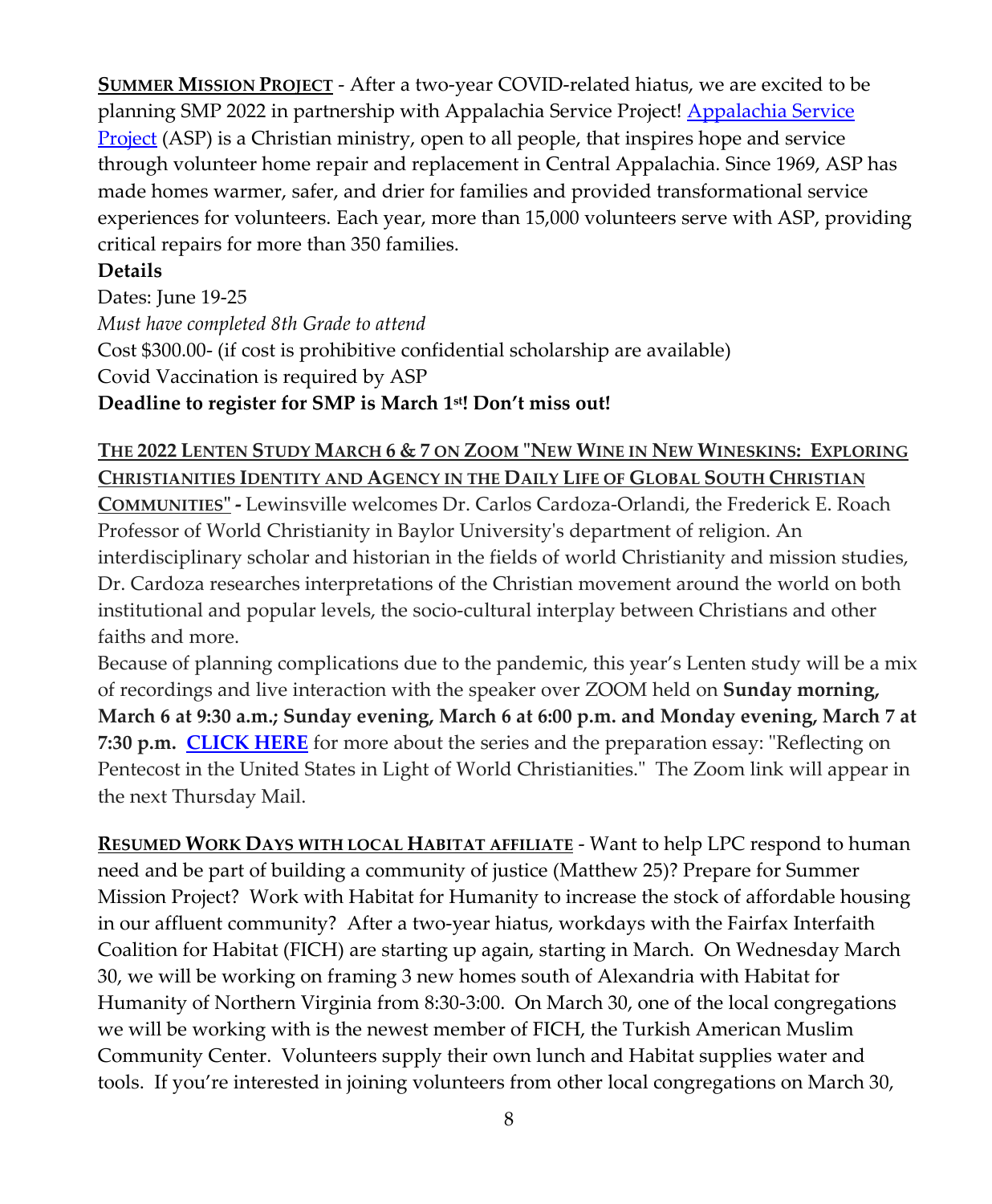contact Mary Frase, the Lewinsville representative to FICH, at [maryjfrase@gmail.com](mailto:maryjfrase@gmail.com) or (703) 536-4091.

SIGN UP FOR SANCTUARY FLOWERS IN 2022 - [CLICK](https://www.lewinsville.org/sign-up-2022-flowers/) HERE to sign-up on the webpage. . Flowers are featured during each online worship service. The recommended minimum contribution for sanctuary flowers is \$110.